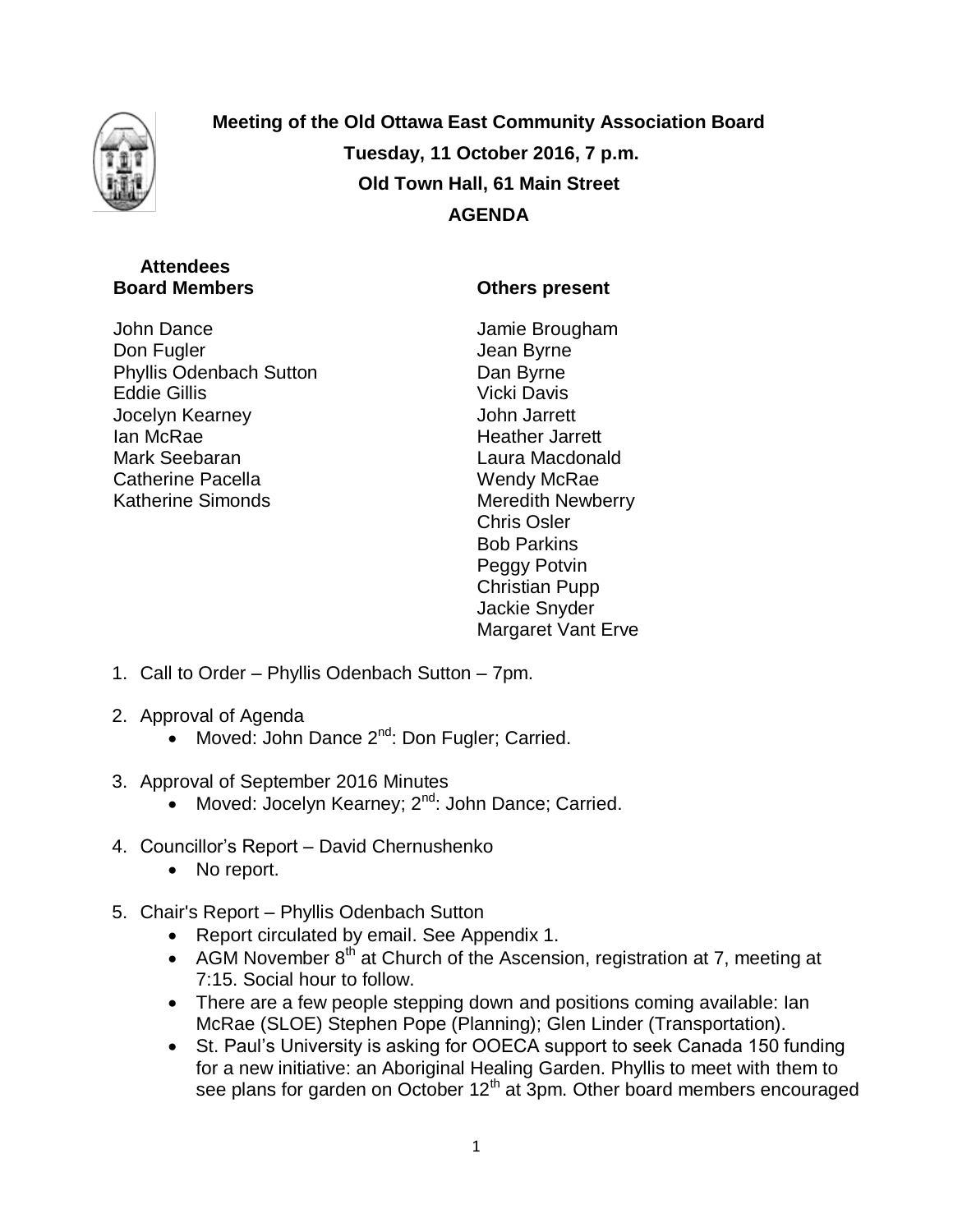to participate in the walk. The application has to be submitted before October 21<sup>st</sup>. Phyllis is able to circulate further information should anyone be interested. Chris urged the Board to inquire about the status of the Community Garden.

- Motion to draft and submit letter of support in favour of this initiative: Moved by Don Fugler; 2<sup>nd</sup> by Catherine Pacella; carried.
- Planning Committee meeting held at City Hall on Oct.  $11<sup>th</sup>$  City proposal re: coach houses was accepted. A number of community associations concerned, particularly regarding the impact on trees and neighbouring gardens as they can be built up to the property line. City only expects to see 30-40 applications in the near term. The decision made allows for 1 story for newly built coach houses, though some grandfathering rules are in place and provision made available to make an application to the committee of adjustment in certain circumstances for additional stories.
- John underlined that the Complete Street issue was raised in Planning Committee as well- wider sidewalks and protected cycle lanes guaranteed on one side with current plan – though it was noted that on both sides would be better. Still an opportunity through site land approval process to try to improve existing plan.
- 6. Treasurer's Report Don Fugler
	- Don reports that the account has over \$20,000 at present. Full report to be presented at the AGM in November.
- 7. Committee Reports
	- Planning Stephen Pope
		- o No report
	- SLOE Ian McRae
		- $\circ$  John dance wrote an article in the e-update for SLOE's work plan for the future. Includes a contact for future volunteers to reach out.
		- o There will be clean-ups in Brantwood Park on Saturday, October 15, from 10 to 12 am. and Springhurst Park on Friday, October 14 from 10 to 12 am.
		- o Volunteers to meet at the kids swings 10am-noon.
		- o Several SLOE and community members will meet with Regional to follow up on stormwater, low impact development (LID) proposals in the Greystone Village development and the shoreline.
		- o The community gardens will report next month.
	- Transportation Glen Linder
		- o No report.
		- $\circ$  Phyllis mentioned that the 2<sup>nd</sup> Workshop of the Elgin-Hawthorne Functional Design Study will take place on October 13<sup>th</sup> to be followed by Public Open House scheduled for November  $24<sup>th</sup>$ .
	- Federation of Citizens' Associations Eddie Gillis
		- o No report.
	- City Centre Coalition Kate Martin
		- o No report.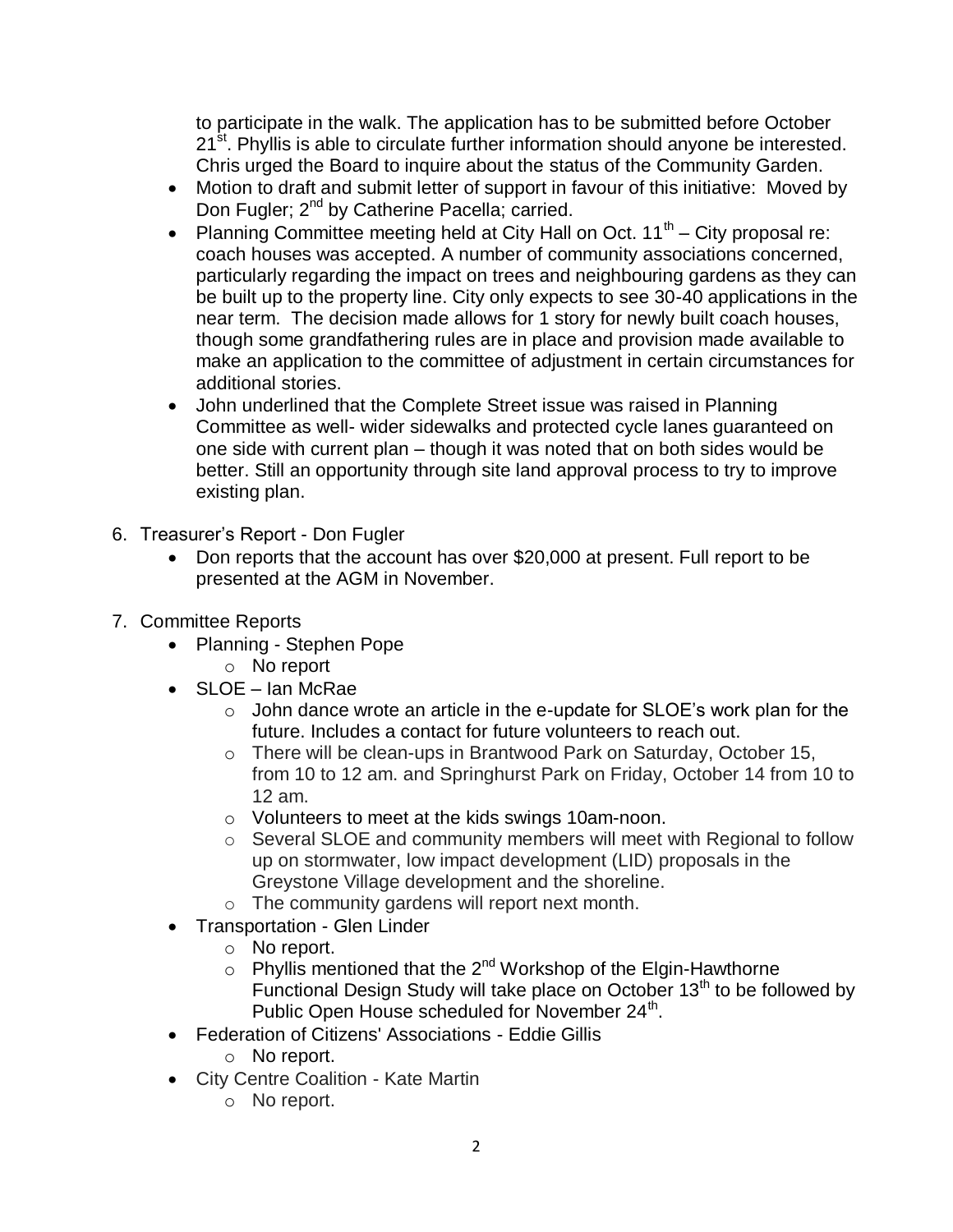- Communications Catherine Pacella
	- o Catherine suggests that if information related to OECA appears in the eupdate, the link should be posted OECA website rather than through CAG.
	- o General discussion supported stronger communication between the Mainstreeter, CAG and OECA.
- Community Safety Mark Seebaran
	- $\circ$  Property break-ins and auto thefts were recurring issues over the summer.
	- o Yellow "all valuables removed" signs can be obtained from the police to put in vehicles in order to discourage thefts.
	- o Residents encouraged to report all crimes to help facilitate a pattern of activity.
	- $\circ$  Residents near Marlowe concerned with speeders cutting through the area due to Main St. construction. Temporary stop sign has been installed.
	- o One way to stay abreast of reported crimes is to check CAG Facebook page.
- Membership Suzanne Johnston
	- o No report.
	- o Membership drive ongoing.
- 8. Community Activities Group
	- No report.
- 9. OOE dogs Meredith Newberry, Laura MacDonald, and Margaret Vant Erve
	- Presentation: *Dogs in Old Ottawa East* (powerpoint can be made available)
	- Informal working group of local dog owners seeking to initiate a conversation about the rights of dog owners in the community – particularly in light of the loss of significant space for dogs with new Oblates development.
	- Other objectives include: promoting increased access to public spaces for dog owners; improving signage, promoting proper dog etiquette
	- Highlighted the advantages of dog ownership including health, social, and public safety benefits.
	- Hand-out provided to attendees noting flexibility in existing by-laws allowed to walk on-leash dogs through Brantwood pathway. Dogs are permitted on leash at all times so long as green space is not being used by others.
		- o Ipsos-Reid survey found that 34% of Canadian households have a dog. As such, the group is advocating that available green space needs to be shared and made available for multiple purposes.
		- $\circ$  Possible amendments to park designations  $-3$  key types of park designations that could be explored: time designations (available for dogs certain times of day); mixed designations (i.e. Windsor Park has both off-leash dog area and a no-dog area near the playground); and "Stoop & Scoop".